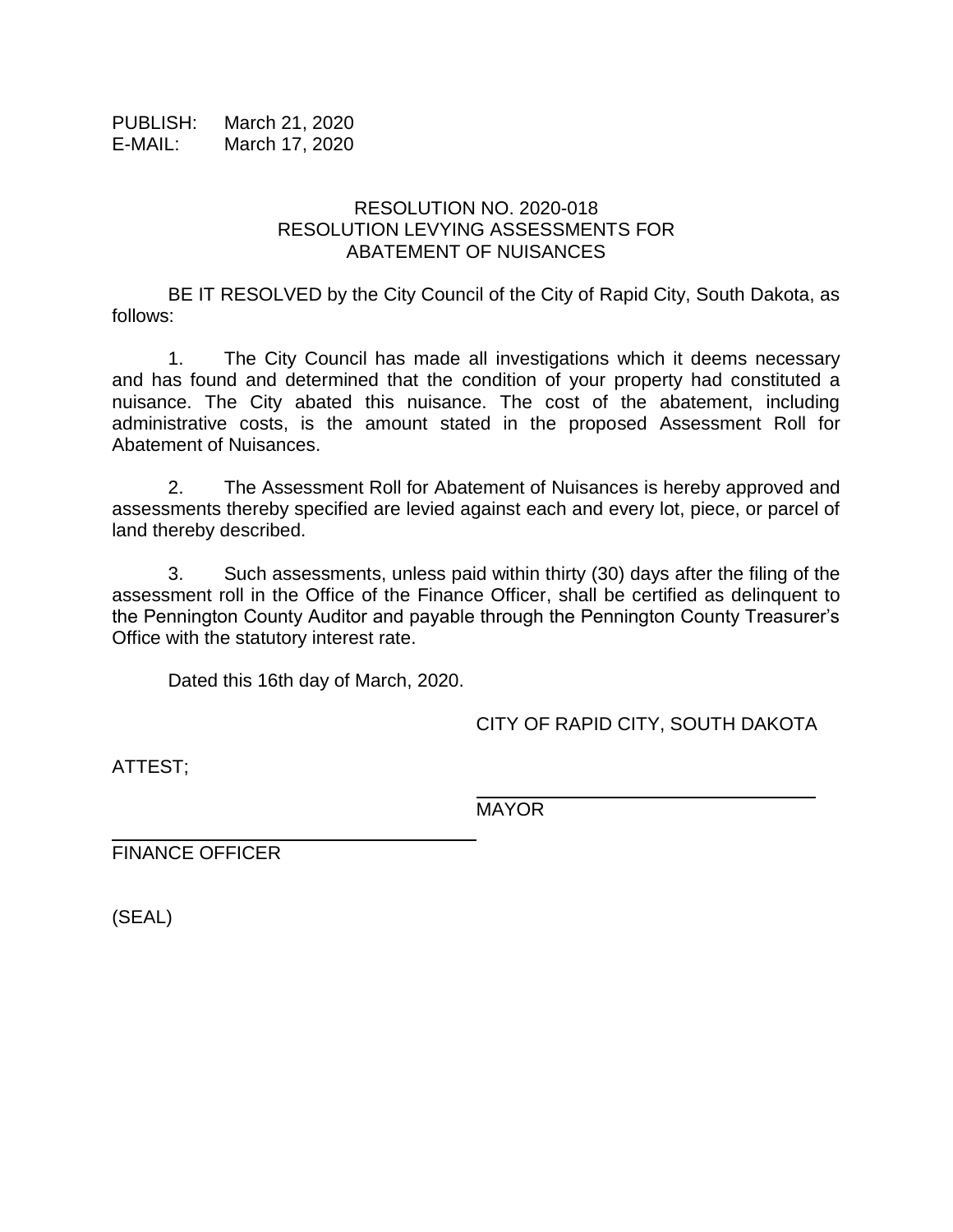| <b>ITE</b>     | <b>CUSTOME</b>                 | ID#  | <b>CLEAN UP</b>       | <b>MAILING</b>                        | <b>LEGAL</b>                | <b>TOTAL</b>              |
|----------------|--------------------------------|------|-----------------------|---------------------------------------|-----------------------------|---------------------------|
| M#             | <b>R NAME</b>                  |      | <b>ADDRESS</b>        | <b>ADDRESS</b>                        | <b>DESCRIPTI</b>            | <b>AMOUN</b>              |
|                |                                |      |                       |                                       | ON                          | <b>T DUE</b>              |
|                |                                |      |                       |                                       |                             | <b>INCLUD</b>             |
|                |                                |      |                       |                                       |                             | <b>ES</b>                 |
|                |                                |      |                       |                                       |                             | \$100.00                  |
| $\mathbf{1}$   | FEARS,                         | 2325 | 611 SAINT             | 611 SAINT                             | LOT 5-6,                    | \$                        |
|                | <b>ASHLEE &amp;</b><br>GROVES, | 3    | <b>JAMES ST</b>       | <b>JAMES ST,</b><br><b>RAPID CITY</b> | BLOCK 14,<br><b>FLORMAN</b> | 197.00                    |
|                | <b>DANIEL</b>                  |      |                       | SD 57701                              | N                           |                           |
| 2              | PHILLIPS,                      | 3264 | 501 INDIANA ST        | <b>2444 RIVER</b>                     | BLOCK 6,                    | $\mathfrak{S}$            |
|                | <b>MARIE G</b>                 | 5    |                       | RIM RD,                               | LOT 9,                      | 227.00                    |
|                |                                |      |                       | LOVELAND,                             | <b>SOUTH</b>                |                           |
|                |                                |      |                       | CO 80537                              | <b>ROBBINSD</b>             |                           |
|                |                                |      |                       |                                       | ALE ADD                     |                           |
| 3              | FRISKE,                        | 2935 | 3406 PARKVIEW         | 715 6TH ST                            | LOT 27,                     | $\overline{\mathcal{S}}$  |
|                | <b>JOHN H</b>                  | 5    | <b>DR</b>             | S, NEW                                | BLOCK 13,                   | 217.00                    |
|                |                                |      |                       | ULM, MN                               | <b>ROBBINSD</b>             |                           |
|                |                                |      |                       | 56073                                 | <b>ALE #7</b>               |                           |
| 4              | <b>TEPPO</b>                   | 3243 | <b>109 SAINT ANNE</b> | 10075                                 | <b>W65' OF</b>              | $\mathfrak{L}$            |
|                | <b>ENTERPRI</b>                | 8    | <b>ST</b>             | <b>WILLMINGT</b>                      | LOT 19-21,                  | 207.00                    |
|                | <b>SES LLC</b>                 |      |                       | ON DR,                                | BLOCK 14,                   |                           |
|                | (GRANTEE                       |      |                       | <b>SUMMERSE</b>                       | <b>SOUTH</b>                |                           |
|                |                                |      |                       | T SD 57718                            | <b>PARK ADD</b>             |                           |
|                | <b>POLY</b><br><b>PROPERTI</b> |      |                       | 530 W<br><b>JACKSON</b>               |                             |                           |
|                | <b>ES LLC</b>                  |      |                       | BLVD,                                 |                             |                           |
|                | (GRANTOR                       |      |                       | <b>SPEARFISH</b>                      |                             |                           |
|                |                                |      |                       | SD 57783                              |                             |                           |
| 5              | GAVLE,                         | 5830 | 247                   | 247                                   | LOT 8A,                     | $\mathfrak{S}$            |
|                | <b>TIMOTHY</b>                 | 4    | <b>ENCHANTMENT</b>    | <b>ENCHANTM</b>                       | BLOCK 4,                    | 187.00                    |
|                | & MARIA                        |      | <b>RD</b>             | ENT RD,                               | <b>EASTRIDG</b>             |                           |
|                |                                |      |                       | <b>RAPID CITY</b>                     | Е                           |                           |
|                |                                |      |                       | SD 57701                              | <b>ESTATES</b>              |                           |
|                |                                |      |                       |                                       | <b>SUBD</b>                 |                           |
| 6              | <b>MACDONA</b>                 | 6378 | 1210 CLOVER           | 3725 CITY                             | LOT 7R,                     | $\mathfrak{L}$            |
|                | LD,                            | 5    | <b>RIDGE CT</b>       | VIEW DR,                              | BLOCK 3,                    | 217.00                    |
|                | <b>NICOLE &amp;</b>            |      |                       | <b>RAPID CITY</b>                     | <b>DAKOTA</b>               |                           |
|                | <b>DIANE</b>                   |      |                       | SD 57701                              | <b>RIDGE</b>                |                           |
|                |                                |      |                       |                                       | <b>SUBD</b>                 |                           |
|                |                                |      |                       |                                       |                             |                           |
| $\overline{7}$ | GAVLE,                         | 5830 | 247                   | 247                                   | BLOCK 4,                    | $\boldsymbol{\mathsf{S}}$ |
|                | <b>TIMOTHY</b>                 | 4    | <b>ENCHANTMENT</b>    | <b>ENCHANTM</b>                       | LOT 8A,                     | 197.00                    |
|                | & MARIA                        |      | <b>RD</b>             | ENT RD,                               | <b>EASTRIDG</b>             |                           |
|                |                                |      |                       | <b>RAPID CITY</b>                     | E.                          |                           |